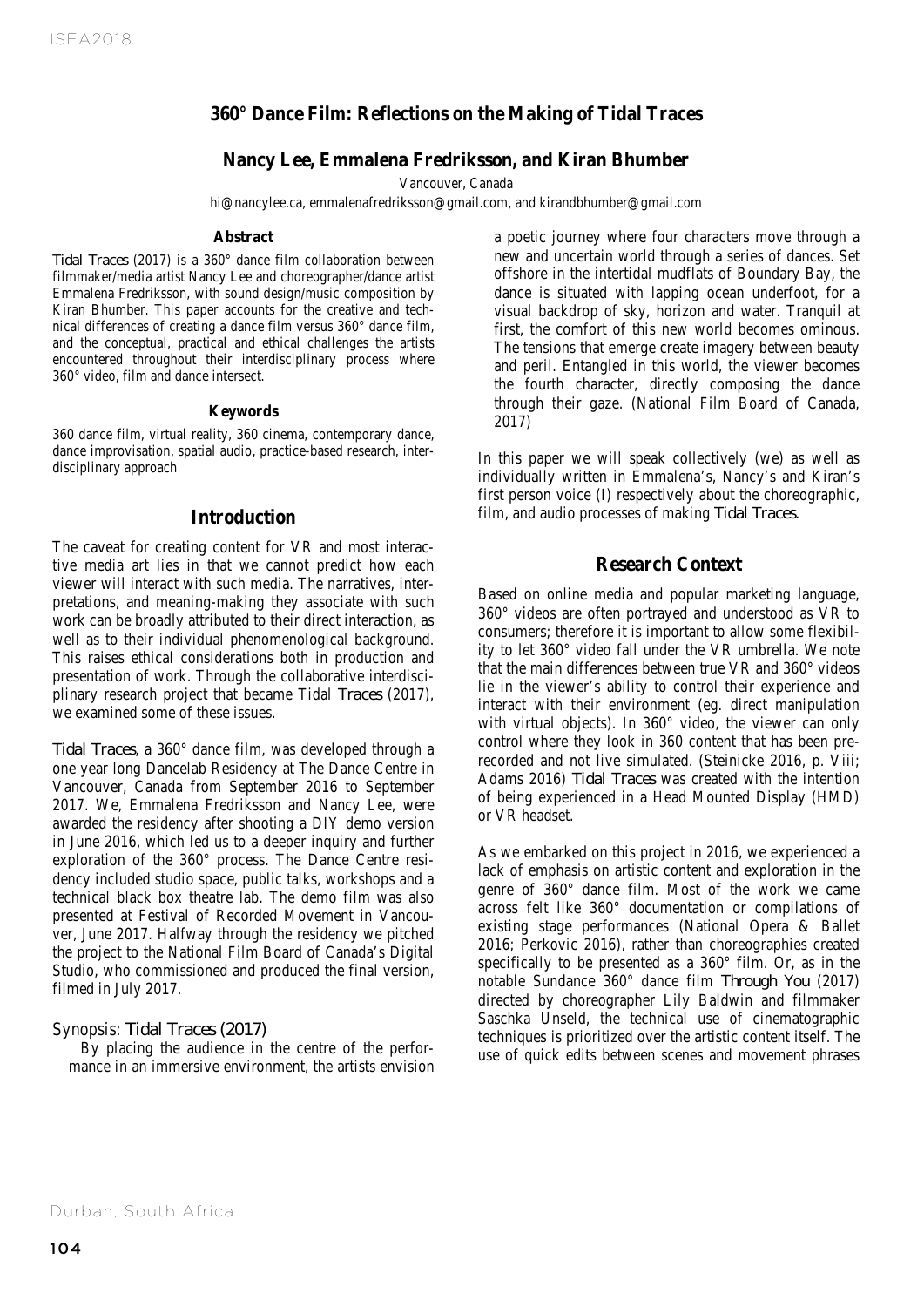makes the choreographic elements feel secondary to the technical and cinematic use of the 360° medium.

We recognize that 360° video, dance, and film are three separate disciplines which requires different creative approaches and thought processes. Therefore, by bringing the three disciplines together there are limitations from each form and a need for negotiation of methods. In the projects mentioned above, the creative investigations and decision making tend to lean towards either showcasing dance or film, sensationalized through 360° technology. Excited about the creative possibilities in the intersections of these mediums, our intention as we began the research for *Tidal Traces* was to create a piece where dance and film had equal importance in the creative process of serving a 360° medium.

As a contemporary choreographer primarily making work for 'live' events, on- and off stage, I was particularly drawn to explore this new way of viewing dance in 360° film. It offers a bridge between live performance and video, emphasizing the embodied experience for the viewer, often less considered in regular dance film. As a somatic based dance practitioner and choreographer invested in the felt sensation rather than shapes of movement in my work, I was curious how this project and new medium could inform my practice. Throughout my career I've had the opportunity to perform in a couple of dance films (4/4 by Asher O'Gorman, Body Place Memory by Jessica Webb). My experience of these film production processes were similar to those of dancing in traditional stage performances. We would first create the movement material and rehearse it in the dance studio, and then - just like moving the work into a theatre - we would bring the dance to the site where it was to be filmed. However, there are significant differences between a live performance and dancing for a recording. For example, the ability to redo a take in the filming process, which we would often do, obviously does not exist in live performance. The precariousness of 'liveness' is therefore taken out of the equation when creating a dance film. The final result would usually be a compilation of the best shots from the day, taking out any flaws in the performance. The 360° process however called for a different method, blurring elements of a live performance with the recorded moment.

As a filmmaker and media artist working with immersive installation environments and gesture-based interactive technology, I was interested in exploring VR and 360° for dance because VR bridges film and media art by offering the audience opportunity to interact with the content and choose their own experiences in an immersive performance environment. I wanted to offer unique experiences for each audience based on their personal viewing preferences. From past experiences directing and producing dance films, I have developed various processes and techniques



Figure 1. Intertidal mudflats of Boundary Bay Regional Park

to incorporate input from choreographers and dancers while maintaining the creative vision of the film. For dance short *Faux Solo* (2015), I collaborated with choreographer and dancer Ralph Escamillan to create a dance film inspired from different garments. Escamillan developed separate dance phrases in the studio using the different garments, which he then performed for me. Based on the quality of movement in each sequence, I planned how to frame each movement phrase using different camera angles and shot types (wide, medium, close-up, etc). Escamillan further refined his choreography based on my cinematographic decisions leading up to the shoot. He developed different versions of the same movement phrases, adapted for different types of shots. During the shoot, we had a shot list which were all the assigned specific movement phrases he was to perform, and this was strictly followed. I would offer verbal direction while he performed for the camera and I then edited the structure and pace of the film in postproduction. Once I had the final edit, created in consultation with the choreographer, I sent it to a sound designer to compose the audio for the film. Unlike the 360° process, in filmmaking, we have relatively established and reliable post-production workflows. Therefore, I can generally assume which software and workflows my post-production collaborators are using and thus not spend too much time worrying about software and video codec compatibility issues.

Based on our individual practices in our respective disciplines, we wanted to produce interdisciplinary work instigated by the following questions through our creative process: How do we compose a 3-5 min theatrical/dance composition for a 360° environment rewarding audiences with different viewing habits? How does the 360° environment complicate the notion of seeing and being seen for both viewer and performance and creators (director and choreographer)?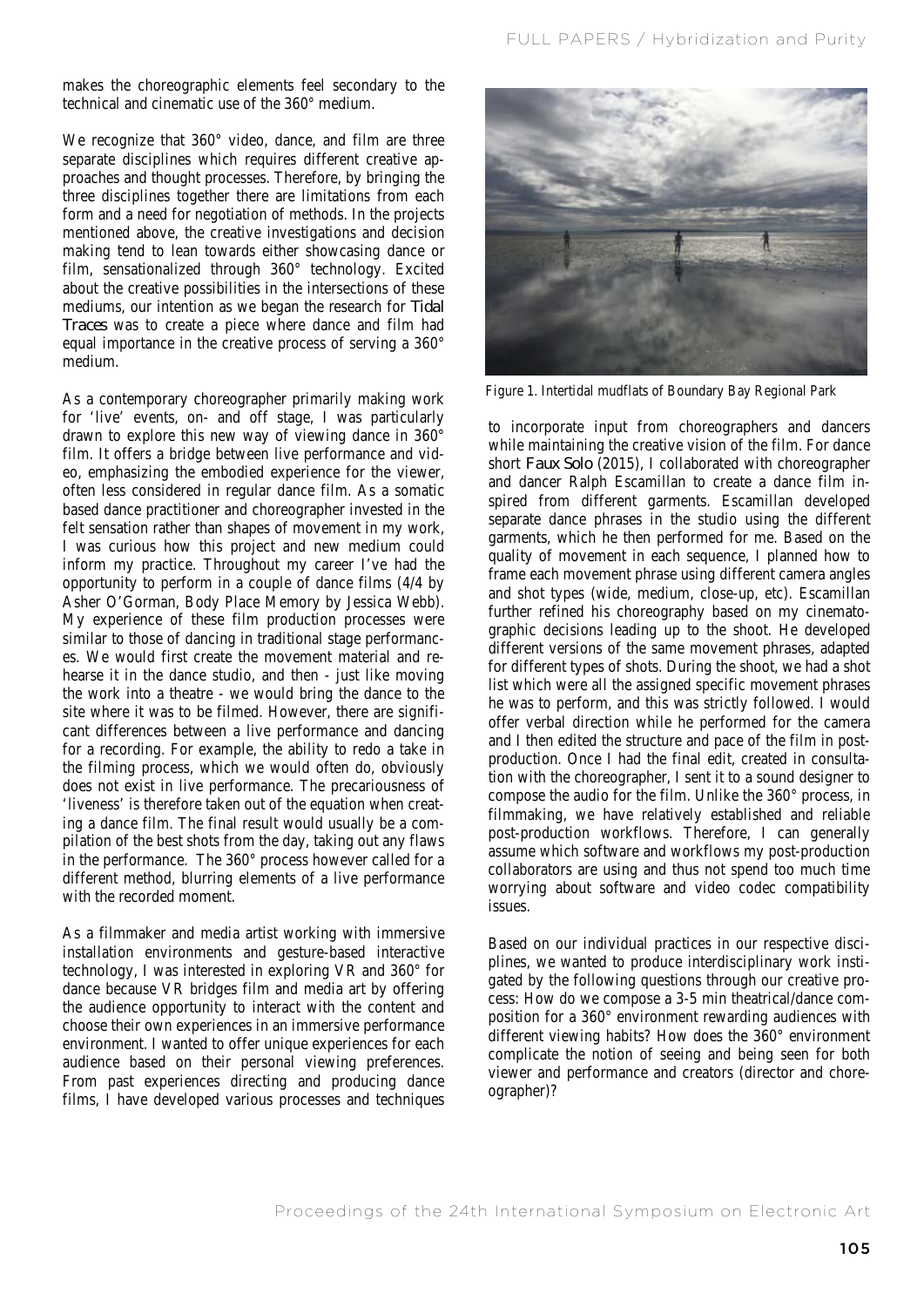# **Creative and Technical Process**

#### **Importance of Site**

Choosing the site for *Tidal Traces* was an artistic decision influenced from a filmmaker's perspective. Given our limited budget and resources we required a location that would optimize the production value of the piece, and maximize the experience for the viewer in a 360° environment. The intertidal mudflats at Boundary Bay Provincial Park offered a unique location with natural lighting that did not require set design. For a three-hour window throughout the day, the tide was low enough for us to walk several kilometres out into the shallows, giving the perception one was standing in the middle of a vast ocean. [Figure 1] The site also justified the use of the 360° medium, offering a visual experience that most people have not previously encountered. In such a novel setting, the environment itself becomes another subject of exploration for the viewer. Further encouraging different viewing behaviors in which the viewer can choose where and with what they engage. Hovering over the constantly moving waters, offering the viewer perpetual movement their eyes can focus on and explore, besides the dance itself. Being surrounded by shallow moving water far from land also cultivates a sense of tranquility and loneliness. The overall aesthetic of the site and its sense of serenity and solitude was crucial in inspiring the mise-en-scene, choreography, and narrative trajectory of this project. The nature of the site, however, created many practical and technical challenges for the dancers and for the production of the film, which we will discuss in the following sections.

# **Choreography**

From a choreographic perspective, the three dancers; Lexi Vajda, Rianne Svelnis and Zahra Shahab, and I began the process in a fairly traditional way - in the dance studio. However, we approached the initial research knowing that we would film in Boundary Bay and in a 360° space. I was interested in discovering how the VR technology would inform my dance making and looked for differences and meeting points between my choreographic practice and the 360° medium. For example choreographing for the round is uncommon in traditional dance film but a regular occurrence in live performance. In a live setting however, the performer has the ability to track where the viewers looks and adjust the composition accordingly if needed in the moment. Thus knowing you can always offer the audience the experience you want them to have or compose the choreography in response to the audience. In a 360° film situation, this is completely different, you have little or no control over where the viewer will look and when nor the ability to respond to their gaze. We therefore had to consider where the audience might look and choreograph according to those multiple possibilities. I was also curious if the dancers would be able to direct the viewer's gaze and phasing with their activities and movements, making the viewer turn around or follow a specific dancer. For example by crossing through the centre, playing with eye contact or coming in close proximity to the viewer. Our early process consequently included playing tag games and other tasks that activated the circular space. [Figure 2] We took turns to watch from the center and discussed our experiences and viewing choices. During our dance centre residency we also hosted a public Choreography for VR Film Workshop where we explored these ideas further. As the research developed it became apparent that the lack of offstage while filming in 360° and the time gap between the recording of the dancers performance and the viewer watching it, raised questions around control and vulnerability. Who was being seen, and when, and how does it feel not knowing if someone is dancing behind you?

We also explored other interchanging points between the performers and viewers in 360° medium. Compared to traditional film, 360° video offers the possibility to immerse the viewer in the centre of the dance in a different way. We asked ourselves how we could use this immersion to highlight the viewer's experience of his or her own physical body. Thus, the narrative of imposing the viewer as the fourth dancer developed. Another strategy to increase the viewer's experience of their own body was to destabilize our own senses. Based on studies of the 'mirror neurons', scientists have shown that the same part of the brain is active while doing an activity as watching it. (Jola, Ehrenberg and Reynolds 2011). With gaze being the viewer's primary sense, we were curious what would happen with the movement material if the dancers performed with eyes closed, and in turn how that would affect the feeling of watching it. In rehearsal, one dancer would have their eyes closed while being moved around and manipulated by the other dancers for 45 minutes. Then, continuing to keep their eyes closed, they would improvise a solo from the state or felt sensation they were in. The aesthetic quality of



Figure 2. Choreography sketches.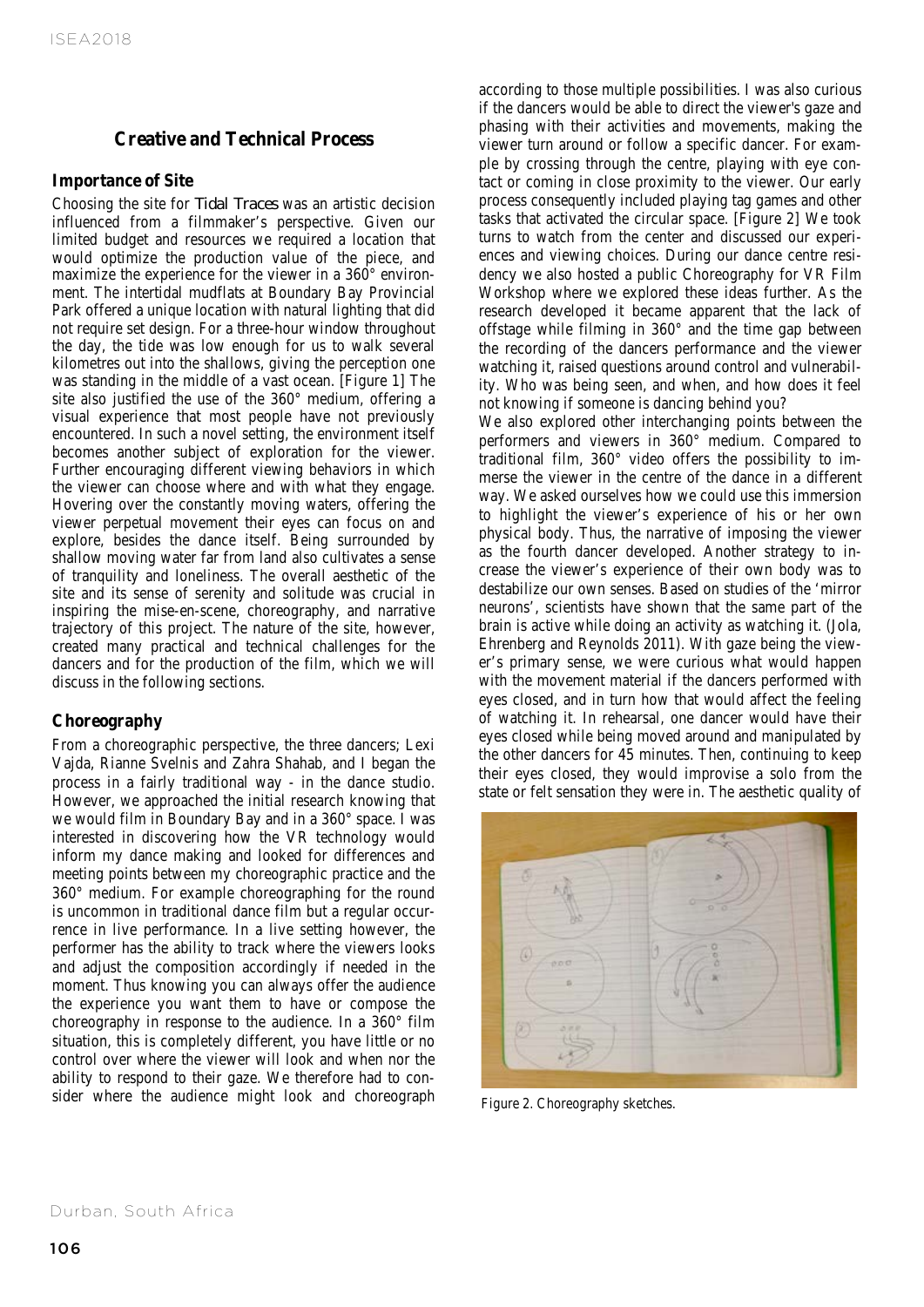

Figure 3. Rianne Svelnis and Zahra Shahab rehearsing on site.



Figure 4. Nancy Lee lying prone in sand during the demo film shoot.

the solo's were often heavy and fluid, with the ground as the clearest reference point of space. The solos were filmed and then developed further into phrases. Our aim was to create a physical counter sensation for the viewer allowing their bodies to become heavy and fluid too.

Moving in water and sand also brings a very specific quality to the dance. Besides the studio research we went out to Boundary Bay to source movement material from the site. The variability of the sand and water levels, as well as wind and temperature strongly affected the type of movements that were possible to perform. For instance, it was hard to jump, turn and accelerate. We still attempted to build a dynamic unison sequence from these findings but leading up to the shoot the result was still too unpredictable. We returned to structured improvisation scores, in which the dancers had more freedom to respond to the changing ground and elements around them. The cold and the wind also affected their muscle tone and ability to

execute certain movements. This combined with the short tidal window and the technical set up, made the filming process more similar to that of a live performance than the multiple takes of a traditional film process. [Figure 3]

## **Film**

From a filmmaking perspective, the main difference between directing a 360° dance film and a traditional dance film at a site like Boundary Bay was the inability to provide direction for the dancers while they were performing. There was also a lack of cinematic techniques I could employ (which I usually rely on to support the narrative) and post-production process was much slower and difficult. Furthermore, the site itself also imposed many limitations we had to work with the changing nature of the ocean (tides, winds and moving sand). It was a challenge to set up the camera, an expensive GoPro Odyssey, 16 GoPro stereoscopic 360° camera rig, in this environment while also keeping the crew out of shot when filming. Due to the vastness of the location, our production crew did not have anywhere to easily hide from the camera's 360° view. While shooting, the production crew retreated 20 metres into the horizon and layed prone in the sand to camouflage into the scene. [Figure 4]. This made it electronically difficult to set up a live feed from the camera with a voice intercom, so instead we had to trust the dancers to perform without much verbal direction. They were also the closest to the camera and had to take on the responsibility of ensuring the safety of the equipment, in case of unpredictable water currents. Therefore the dancers controlled the length of their takes and decided whether they wanted to do retakes or not. These messages were communicated to the rest of the crew through sign language: one arm up signaling re-take, and two arms up - next take. Shooting in 360° video, we realized it was much more of a performers' medium. We had to trust the dancers to judge their own performance, as we were unable to see what they were doing. As a director, I no longer had control over the caption of their performance in front of the camera.

Most video cameras nowadays are small and have underwater housing, however preparing our 360° rig and setting up in the ocean was more challenging. There is no underwater housing for the GoPro Odessey and its Hypercine battery pack. Due to the size and weight of the battery pack, it had to sit under the tripod in the sand, submerged in water. [Figure 5] A Rubbermaid plastic container and a dry bag was used to house the battery pack underneath the tripod to prevent water damage; this was weighed down by a sandbag to prevent the rig from floating.

We used an online tide chart, Windsurfer, to help us determine the height of the tides and the rate in which the tides are moving in or out. We shot the performance while the tide was retreating to reduce stress for the dancers in ensuring the safety of the equipment and execution of the movements. The ideal water depth of for the dancers to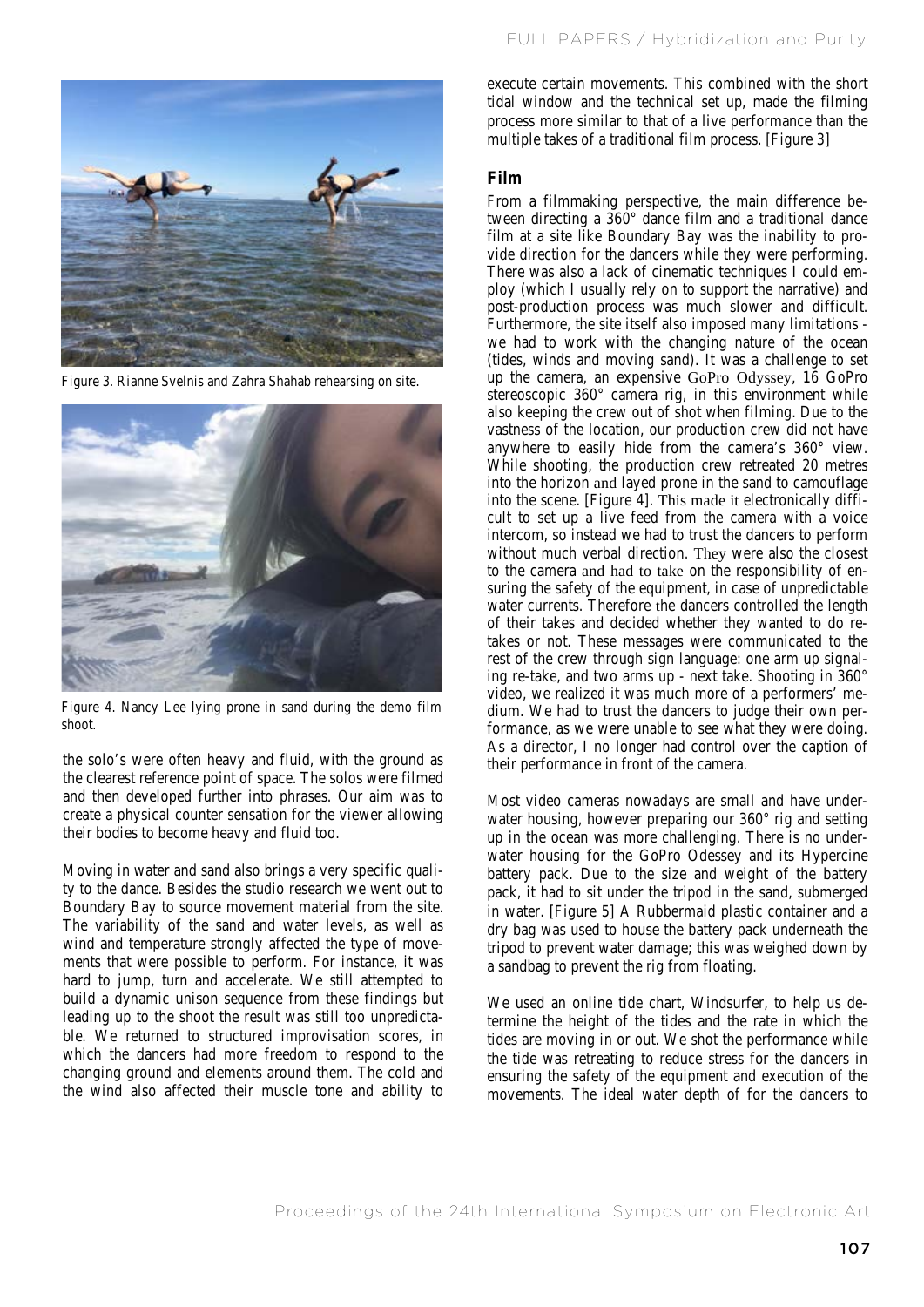dance in was in between 5-10 cm, which offered enough water for splashing to achieve our aesthetic desires. Besides the short time frame in which the tide was right and the dancers remained warm, the short battery life and limited memory card space (32GB memory cards in each of the 16 GoPros) also restricted the number of takes we could capture.

When shooting a traditional dance film, I rely heavily on framing, lighting, and creative editing techniques to convey the vision and to hide mistakes or cheat production shortcomings. When we shot *Tidal Traces*, the only cinematography choice I had was the height of the camera on the tripod. I shot at two heights, one at approximately 1m from the ground and one at approximately 1.6m from the ground to convey different relationships a viewer could have with the dancers (the latter being more intimate because it's closer to standing height of the dancers). I wanted to minimize number of edits in the film so viewers could feel more grounded in the new virtual environment in hopes of reducing the risk of cybersickness (Rebenitsch & Owen 2016) and also showcase more of the dancers' performance. In traditional dance filmmaking, editing is a tool used to compress time and alter the perspective of choreography to support the cinematography. Dancers are often not performing dance phrases for the camera in its entirety - it is usually performed in smaller sections adapted for the specific shots required. For example, I would often ask a dancer to perform the same phrase three times so I could capture it for a wide shot focusing on the whole body, a medium shot focusing on the torso, and a close-up focusing on their hand movements. For our static 360° camera setup, there was no way to change or manipulate the perspective of the same choreography without revealing a change in the environment. The editing process became a tool to facilitate pacing and narrative progression of the dance film rather than a tool to manipulate the perspective in which the viewer would experience the dance.

The post-production workflow was much slower and cumbersome than traditional film post-production because of the extremely large project file sizes and lack of available softwares to facilitate smooth workflows. The total project size was 16TB. We had our original 8K footages stitched from the Google Jump cloud, 2K proxy footages for editing in Adobe Premiere, 8K footages where the bottom and top zenith holes are patched, and 8K footages where we removed the visible sand bars from the horizons by rotoscoping using the clone brush in After Effects. Most of our post-production process was wrapped up in troubleshooting bugs in video codecs, softwares, finding workarounds and waiting for file transfers and renders. Because our computers would crash frequently during renders, we decided to render every step of our post-production workflow as EXR images, frame by frame, instead of whole Apple ProRes video clips. This way we would not lose our entire



Figure 5. Production team setting up the rig with the blue Rubbermaid battery container.

renders in case it failed - at least we would still have the rendered EXR images up until the failed render. Unlike traditional filmmaking where usually a theatre-ready and web-ready version would suffice, we had to export our film into 30 different codecs to present in different VR platforms, video players and HMDs. Working in 360° also opened up the possibility of having spatialized audio composition to tie in the choreography with the photography of the film.

# **Audio**

The inquiries into interactive immersive 360° environment also assisted in shaping the process of designing the aural component of *Tidal Traces*. I intended to influence the gaze of the viewer through two overlapping-independent sound spheres, which occupied the 3D space: 1) Environmental Sound 2) Action Sound. The former relates to the overall ambience of the film, and the latter to active moments in the choreography, which I wanted to emphasize in order to gain the viewer's attention. The film score and sound design was composed, mixed and spatialized using Facebook's 360 Spatial Workstation (Version 1.3) within the Reaper DAW.

The Environmental Sound resulted in the introductory ambient backdrop. A sound mass of found sounds (field recordings) and digitally created sounds representing the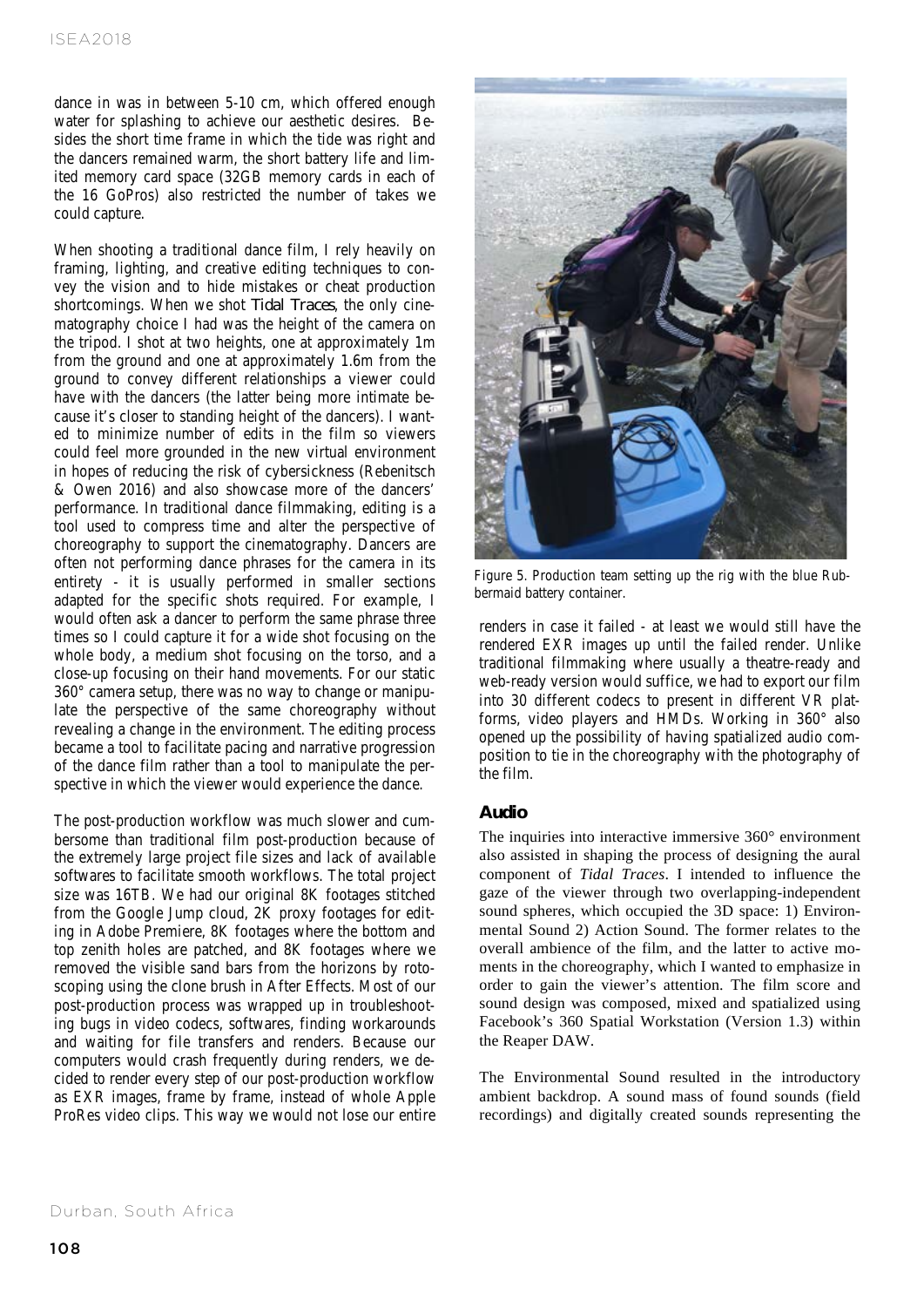elemental sounds of the water, wind and land acted as an aural primer for the viewer to habituate to, and be able shift their attention to differing timbres presented throughout. I wanted the viewer to feel as though they were present at the location without it being an exact representation of what it would sound like. This sound sphere gradually transformed by applying micro pitch and filtering effects which kept the sense of temporality of the work.

The Action Sound sphere was influenced by the choreography and scene changes. During the beginning of the work, a violin melody entered in order to produce a sensation in response to the expansiveness of the environment, and to the distance and motion of the dancers. Violin plucks and other percussive sounds acted as moving trajectories, which acted as aural cues for the viewer to follow and shift their gaze. In specific, when two different choreographic scenes were located in opposite angles of the 360° environment concurrently, these sounds emerged towards them in order to guide the movement of the participant. Additionally, water splashes were designed and accompanied the movements of the dancers with changing attenuation based on how close they were to the viewer. The addition of this organic sound constructed a more authentic experience, which coalesced with the musical score.

# **360° Video Informs Our Choreography and Film Practice**

What stands out to us as we reflect upon the process of *Tidal Traces* is the new dynamics between us, as creators, performers and viewers. Choreographing and directing for 360° film for the first time, Michael Klien's (2008) definition of choreography as a way of seeing the world became even more relevant. We knew from the beginning of the project that we wanted to create something different than what we had experienced watching other 360° dance films. We wanted to invite the viewer into the immersive world and give them an experience in which they would feel relaxed and comfortable to take in and be with the dance and the virtual environment simultaneously. However, we didn't expect the shifts in power structure throughout our process to be se prevalent, nor the conversations around vulnerability and control that surfaced during our research.

In my choreographic processes there's often a lot of space for the dancers to interpret tasks in different ways and bring their own artistic ideas to the project, striving to work in a more horizontal power hierarchy than top down choreography. I also like to work with improvisation scores, which choreographs the content by order of events and quality of movements rather than specific steps. The 360° camera technology and Boundary Bay as a site took these aspects of my practice one step further. The unpredictability of the site made the improvisations even more variable despite defining the tasks, leaving the dancers to make more detailed decisions on the spot. During the shoot, the dancers also had full agency and responsibility to interpret the result of their performance for the camera as we were hiding in the sand dunes with the film crew. My role as a choreographer became more about facilitating the process, holding space and communicating, rather than controlling the final outcome. Entering the process with a curiosity of how to choreograph for a 360° dance film, I do feel I learnt a lot and that the progress can be seen in how it was made, not just in the product it became.

Working in the 360° medium has been a synthesis between my practice as a filmmaker and media artist. In filmmaking there are defined roles, industry standards, and widely understood structures and hierarchies in the way people are directed and organized in the process, which media art does not. As a filmmaker, I bring different people with different skill sets together to create the vision. The execution of the vision is done through a series of decisions made based on a familiar film process: Who to cast and who to hire for crew; what narrative or performance; how to convey a message using cinematic techniques; when to shoot and cut, where to shoot; why is this film relevant and why should people see this? We can assume that film technology exists and is stable so we can spend more time focused on the creative execution of the project rather than the technological execution. Since media art has no defined presentation medium, I have to be prepared to problem solve technological issues and spend more time investigating how I am able to execute a idea utilizing different type of technologies, interfaces, and mediums. On *Tidal Traces*' set, my role as a director also became more like a facilitator to offer support for the dancers to perform their best takes without my influence. My role as a director/editor in post-production also took on new meanings - researching and discovering new workflows to workaround technological difficulties. The production process of *Tidal Traces* took on qualities of what I would expect in my media arts practice - managing the uncertainties of performances, technologies and medium.

# **Ethical Reflections**

As VR technology is evolving fast and VR softwares, 360° cameras and HMDs are becoming more accessible to consumers, more attention needs to be devoted to ethical discussions on the widespread use of VR. Frank Steincke states (2016), "The immersive nature of VR raises questions regarding risks and adverse effects that go beyond those aspects in existing media technology such as smartphones or the Internet." We believe that this ethical discussion should not only address the relationship between the VR user and the content producer, it should also address the process in which VR content is produced. Ethi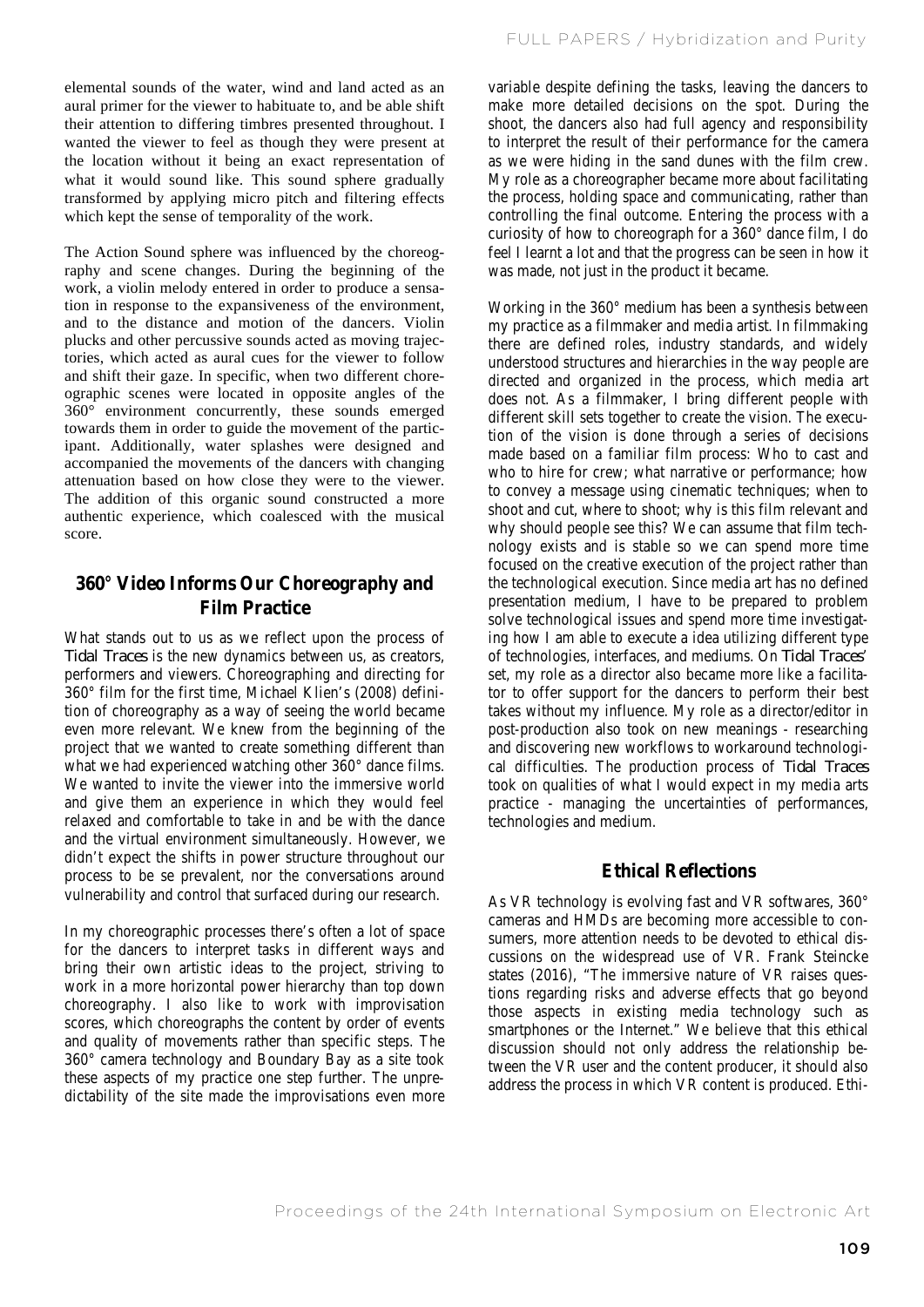cal considerations regarding the production process of our 360° film emerged organically throughout our research.

During our public engagements, demo screenings and workshops, vulnerability was a recurring conversation topic. Vulnerability experienced performing for the 360° camera where the dancers cannot predict where the viewer's gaze is; feeling vulnerable from losing control as creators/director/choreographer; a sense of vulnerability from wearing the HMD and engaging with the content in both a virtual and physical space as a viewer.

From the dancer's perspective, in the precariousness of not knowing what part of their performance is being seen, there was a supportive empathetic relationship developed between the three, separate from the rest of the crew. Checking in emotionally and physically with one another to negotiate takes, wrestling the desire for artistic perfection versus what the bodies could perform in the difficult conditions. Both the physical exposure of the site and the 360° medium added pressure on their performances and expectation to be "on" at all times. Their ability to take care of themselves and each other as the camera was recording became the foundation for the performance of the dance. From our perspectives as director/choreographer, unable to direct and support the dancers the way we are used to also meant navigating new roles and relationships to one another. Giving up control and instilling trust, both emotionally and creatively in order to empower the dancers to make the right decisions for the project became a process in itself. More emphasis was placed on developing relationship qualities, such as warmth, humor and intimacy with each other, which blurred personal and social interactions with the practical and artistic encounters of the work.

From the viewer's perspective, there is no preset 360° cinema language or behavioural codes of conduct when it comes to watching 360° film in a HMD in the same way there is in traditional cinema or during a theatre performance. Therefore, there are more risks for discomfort triggered from the audio-visual content (eg. cybersickness, or invasion of perceived virtual personal space) and risks for injury when a viewer is wearing a HMD and moving around in the physical space. Throughout the process we wanted to consider this both in the composition itself, as well as in the presentation of the work. For example by starting the film with the dancers standing at a far distance gazing away, giving the viewer more space compositionally to get used to the new environment and gradually build the interaction with the performers as they come closer to the 360° camera/viewer. Rather than using an immersive environment to create a sensational experience where the audience may feel shocked, scared, surprised, or uncomfortable, we wanted to find a way to gradually invite the audience into this world and make them apart of the dance. After multiple screenings and public engagements we learnt that the framing of the physical space in which the viewer wears the HMD also contributes to their viewing experience. Creating a 'safe' space sheltered from too much audience traffic and offering different viewing options, such as seated or standing, enhances the comfort of the viewing experience.

It is not uncommon for directors and choreographers to have an authoritarian relationship to their performers and their audiences, dictating both working and viewing protocols. As art practitioners invested in and sensitive to the impact of our work processes and its effects on our collaborators, ourselves and our viewers, we intentionally shaped our creative process so that we could minimize potential for feelings of vulnerability as mentioned above.

Questioning what kind of director/choreographer relationship we wanted to nurture with our performers and what kind of experience we wanted to choreograph for the viewer became central to our process.

## **Conclusion**

In this paper, we discussed the context of our 360° dance film research, the importance of the site in 360° video, and the difference between traditional dance filmmaking and 360° dance filmmaking from choreographic and filmmaking perspectives. We also reflected on how *Tidal Traces* has informed our individual practices, and our ethical considerations while we created this piece. The intertidal mudflat shallows of Boundary Bay served as a site that could optimize production value of the piece and maximize the experience for the viewer, but it caused many practical and technical challenges for production. The main differences choreographing for a 360° dance film versus a traditional dance film is that the viewer's gaze is unpredictable and the filming process is more similar to a live performance than film. As a filmmaker the technological limitations of the bulky camera/battery rig, lack of useable cinematic techniques (can only move the camera up or down on the tripod), slow and unstable post-production workflow also presented a very different process. It became more like a media art practice, with new technology being unreliable and requiring more attention for problem solving and troubleshooting. Similarly, the lack of a 'behind the scenes' and nature of our site create a different production process. Unable to verbally direct our dancers during the shoot, we as director and choreographer had less control of the final outcome than in a traditional dance film. With the dancers having more agency to interpret the result of their performance, the role of the director and choreographer became more facilitative than directive.

Vulnerability experienced by dancers, creators and viewers was a recurring theme during our research process. As art practitioners concerned with ethics, we attempted to address vulnerability by nurturing a collaborative relationship with our performers and created a slow and gradual